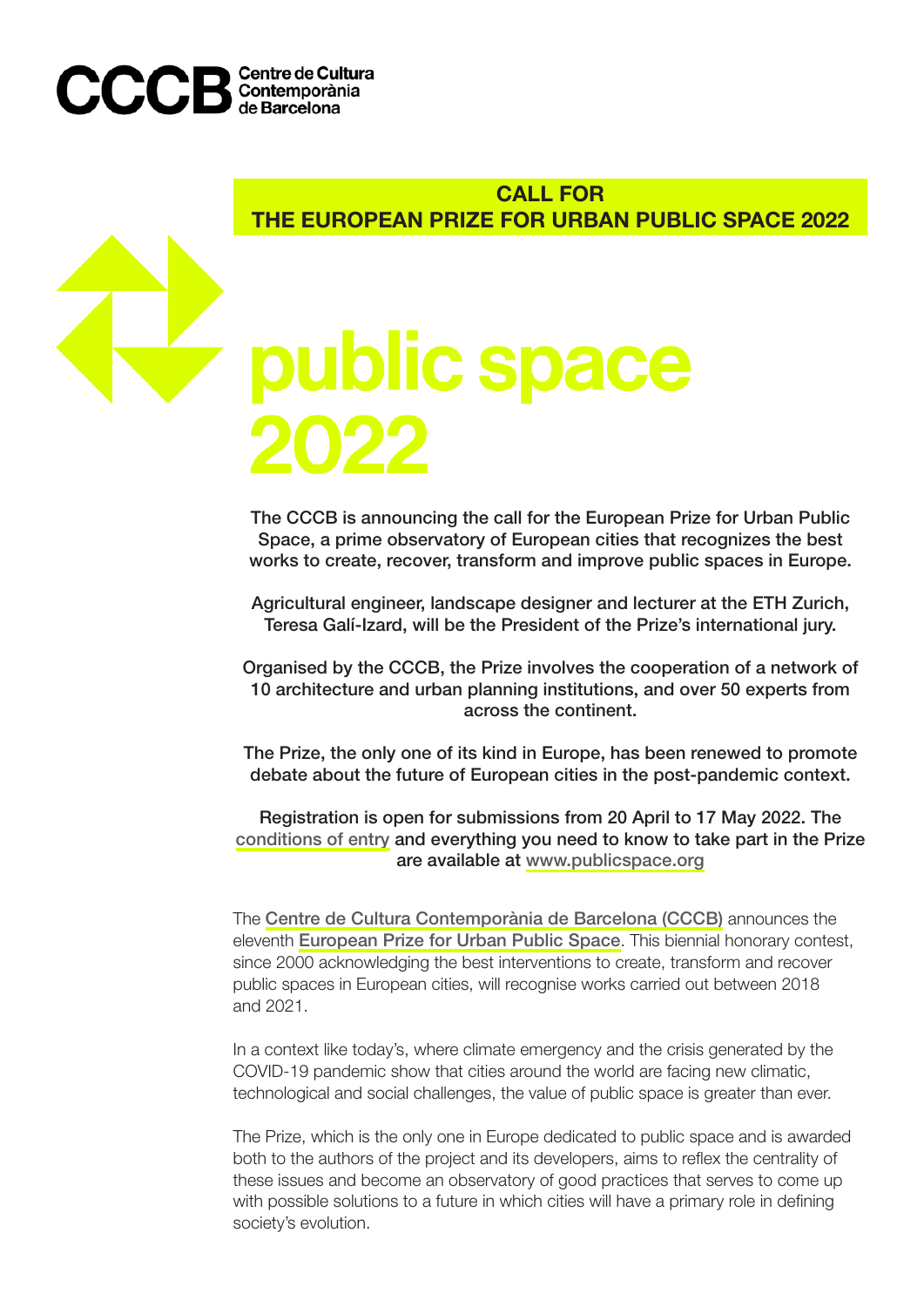

# International jury

The international jury of this eleventh edition is made up of renowned professionals from all over Europe.

# President and representative of the CCCB

[Teresa Galí-Izard](https://www.publicspace.org/authors/-/author/teresa-gal-c3-ad-izard), agricultural engineer and landscape designer, currently lectures in Landscape Architecture and is director of the Master of Sciences in Landscape Architecture at ETH Zurich, Switzerland.

# Jury members

[Hans Ibelings](https://www.publicspace.org/authors/-/author/hans-ibelings), Dutch architecture critic and historian, editor of *The Architecture Observer.*

[Eleni Myrivili](https://www.publicspace.org/authors/-/author/eleni-myrivili), Doctor of Anthropology, and Resilience and Sustainability advisor to Athens City Council.

[Andreas Ruby](https://www.publicspace.org/authors/-/author/andreas-ruby), Director of the Swiss Architecture Museum in Basel and co-founder of Ruby Press.

[Paloma Strelitz](https://www.publicspace.org/authors/-/author/paloma-strelitz-1), Creative director of Patch and founder of collective Assemble, London.

[Špela Vide](https://www.publicspace.org/authors/-/author/%C5%A0pela-vide%C4%8Dnik)čnik, architect, founder member of OFIS architects, Ljubljana, Slovenia.

# **Secretary**

[Lluís Ortega](https://www.publicspace.org/authors/-/author/lluis-ortega), Doctor of Architecture (Polytechnic University of Catalonia-UPC), Philosophy graduate (University of Barcelona) and Master of Science-AAD (Columbia University).

# Advisory Committee

The European Prize for Urban Public Space is an initiative of the [Centre de](https://www.cccb.org/en) [Cultura Contemporània de Barcelona \(CCCB\)](https://www.cccb.org/en), with the collaboration of the following European institutions:

[Arc en Rêve,](https://www.arcenreve.eu/) Bordeaux, France [Architekturzentrum Wien – AzW](https://www.azw.at/en/), Vienna, Austria [ArkDes](https://arkdes.se/), Stockholm, Sweden [La Cité de l'Architecture et du Patrimoine](https://www.citedelarchitecture.fr/fr), Paris, France [CIVA](https://civa.brussels/fr), Brussels, Belgium [Deutsches Architekturmuseum – DAM](https://dam-online.de/), Frankfurt, Germany [Eesti Arhitektuurimuuseum](https://www.arhitektuurimuuseum.ee/en/), Tallin, Estonia [Kortárs Építészeti Központ – Kék](http://kek.org.hu/en/), Budapest, Hungary [Muzej za Arhitekturo in Oblikovanje – MAO](https://mao.si/), Ljubljana, Slovenia [The Architecture Foundation – AF](https://www.architecturefoundation.org.uk/), London, United Kingdom

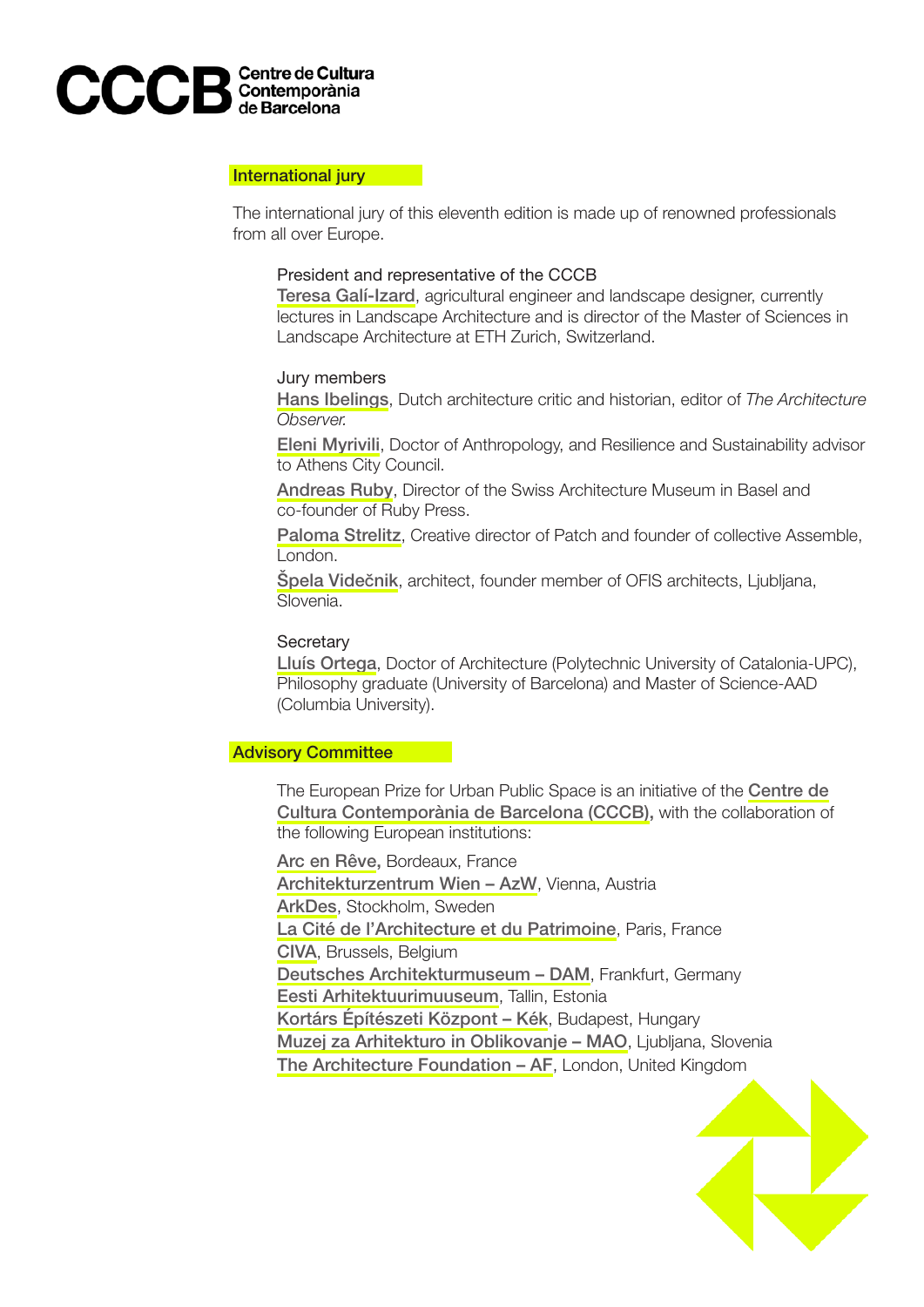

# The track record of an Award with a European and social vocation

The European Prize for Urban Public Space finds its natural space in the European city, which, despite its diversity, shares some common historical elements, such as human scale, compact design and the mixed nature of its uses. In this idea of European city, public space plays a key role in collective encounters, packed with social, economic and political values that cannot be taken apart from a physical design that accommodates them and makes them possible.

In the course of its 22 years of history and 10 editions, the Prize has had 2,206 entries and awarded 19 accolades and 35 special mentions.

The award-winning projects include such varied and relevant interventions as [Barking](https://www.publicspace.org/works/-/project/e061-barking-town-square) [Town Square](https://www.publicspace.org/works/-/project/e061-barking-town-square) (2008 Prize), a civic space for a suburban district in East London, which, after years of marginality, was crying out for the recovery of its lost identity and the creation of a meeting space for the new community. The [open-air library](https://www.publicspace.org/works/-/project/f084-open-air-library) in the German city of Magdeburg (2010 Prize), where, by means of a participatory process, the residents of a socially deprived neighbourhood managed to build a library with the prefabricated parts of a demolished building. The [development of the old port](https://www.publicspace.org/works/-/project/h193-redevelopment-of-the-old-port)  of Marseille, France (2014 Prize), an intervention to free the docks of obstacles and vehicles, making the presence of leisure boats compatible with access for all citizens. The [recovery of the irrigation channels in the thermal allotments](https://www.publicspace.org/works/-/project/j279-recovery-of-the-irrigation-system-at-the-thermal-orchards) in Caldes de Montbui, Spain (2016 Prize), giving a new lease of life to agricultural activity and creating a network of footpaths. And the [renovation of Skanderbeg Square](https://www.publicspace.org/works/-/project/k056-skanderbeg-square) in Tirana (2018 Prize), a nerve centre in the Albanian capital and a symbolic place for the whole country that was reformed to promote and highlight its diversity, and which, with the planting of a green strip, could be a starting point for more greening in the city centre.

[The Archive of the European Prize for Urban Public Space](https://www.publicspace.org/works), an online consultable resource, brings together the best works submitted to the competition. With over 300 experiences in some 200 towns and cities, it is a permanent witness to and observatory of the construction and evolution of public spaces throughout Europe.

# Centre de Cultura Contemporània de Barcelona (CCCB)

The [CCCB](https://www.cccb.org/en) is a multidisciplinary centre devoted to exploring the big questions of contemporary society, using different languages and formats, with an extensive program of large thematic exhibitions, cycles of lectures and literary meetings, audiovisual projections and festivals. Since it was set up, the CCCB has promoted reflection on contemporary cities, understanding them as the prime space for the transformations and challenges of the world today.